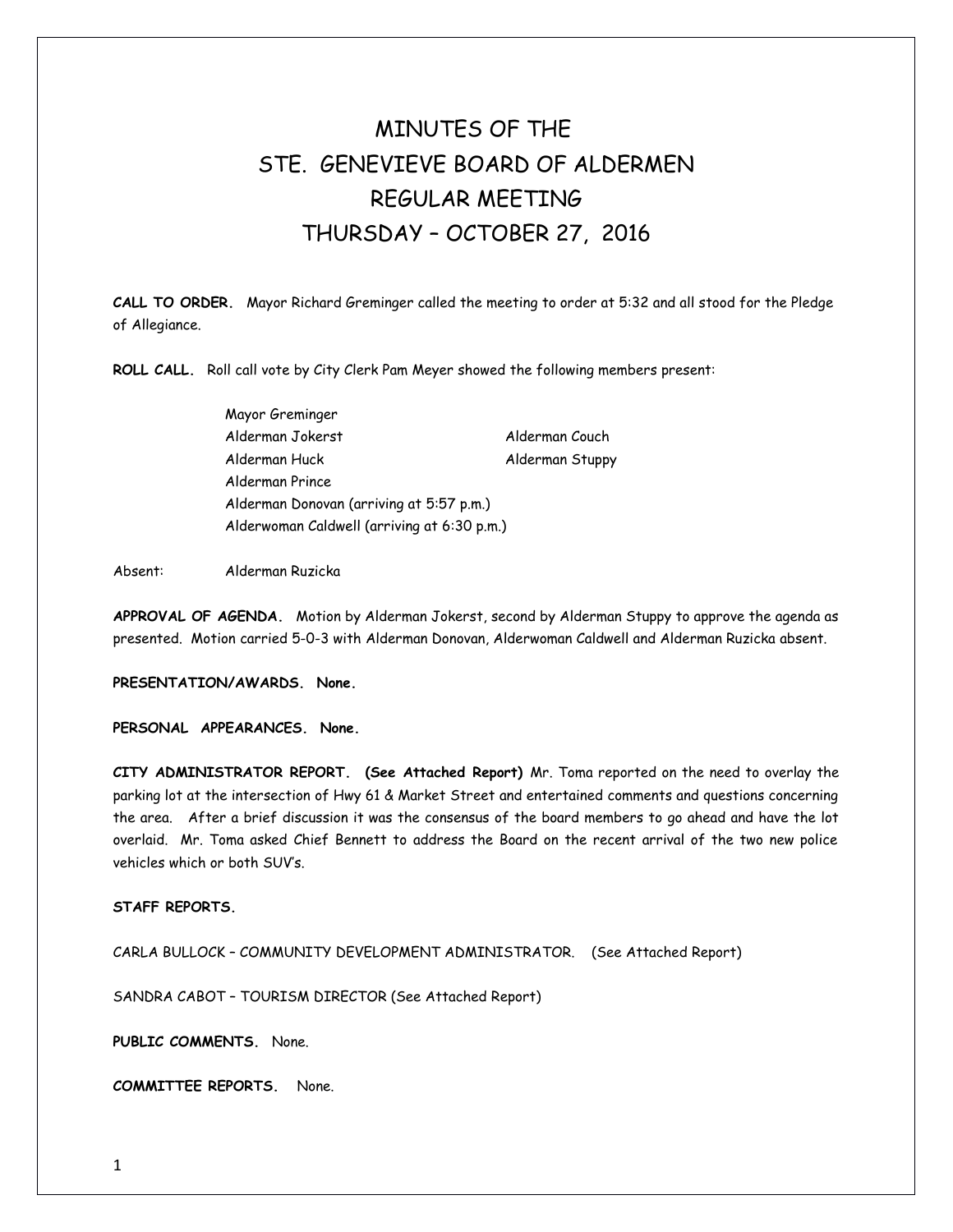(Alderman Donovan arriving.)

## **CONSENT AGENDA**

**Minutes – Board of Aldermen – Regular Meeting – October 13, 2016.** A motion by Alderman Huck, second by Alderman Stuppy to approve the minutes of the Regular Board of Aldermen meeting from October 13, 2016. Motion carried 6-0-2 with Alderman Ruzicka and Alderwoman Caldwell absent.

**Minutes – Board of Aldermen – Closed Session – October 13, 2016.** A motion by Alderman Stuppy, second by Alderman Prince to approve the minutes of the Closed Session of the Aldermen meeting from October 13, 2016. Motion carried 6-0-2 with Alderman Ruzicka and Alderwoman Caldwell absent.

**Treasurer's Report – SEPTEMBER 2016.** A motion by Alderman Jokerst, second by Alderman Couch to approve the Treausuer's Report for September, 2016. Motion carried 6-0-2 with Alderman Ruzicka and Alderwoman Caldwell absent.

**RESOLUTION 2016-37. A RESOLUTION OF THE CITY OF STE. GENEVIEVE, MISSOURI STATING INTENT TO APPLY FOR A 2016 MISSOURI DEPARTMENT OF CONSERVATION (MDC) GRANT IN THE AMOUNT OF \$2, 868.64 FOR THE STE. GENEVIEVE FIRE DEPARTMENT.** A motion by Alderman Huck, second by Couch to approve Resolution 2016-37 approving intent for the Fire Department to apply for a grant with MDC. Motion carried 6-0-2 with Alderman Ruzicka and Alderwoman Caldwell absent.

**RESOLUTION 2016-38. A RESOLUTION OF THE CITY OF STE. GENEVIEVE, MISSOURI STATING INTENT TO APPLY FOR A GRANT FROM THE 2016 FEMA ASSISTANCE TO FIRE FIGHTERS GRANT** IN AN AMOUNT NOT TO EXCEED \$80,000 FOR THE STE. GENEVIEVE FIRE DEPARTMENT. motion by Alderman Stuppy, second by Prince to approve Resolution 2016-38 approving intent for the Fire Department to apply for a grant with FEMA. Motion carried 6-0-2 with Alderman Ruzicka and Alderwoman Caldwell absent.

**RESOLUTION 2016–39. A RESOLUTION SUPPORTING THE STE. GENEVIEVE COUNTY APPLICATION FOR A GRANT FOR THE "SOUTH FOURTH STREET PEDESTRIAN BRIDGE".** A motion by Alderman Huck, second by Alderman Jokerst to approve Resolution 2016-39 supporting the County's application for a Grant for a pedestrian bridge over South Fourth Street. Motion carried 6-0-2 with Alderman Ruzicka and Alderwoman Caldwell absent.

**PUBLIC HEARING** – **The Mayor and Board of Aldermen of the City of Ste. Genevieve will hold a public hearing to consider a request for a special use permit to operate a winery/tasting room at 39 & 57 N. Main Street, located in a C-2 Central Business District.** Mayor Greminger opened the public hearing at6:09 p.m. and asked for any comments. With no comments being heard, Carla Bullock, Community Development Administrator introduced Kenneth & Patricia Lewis, who are requesting the Special Use Permit. Mayor Greminger closed the public hearing at 6:12 p.m. A motion by Alderman Stuppy, second by Alderman Prince to approve the Special Use Permit with the same stipulations that the Planning and Zoning Commission recommended. Motion carried 6-0-2 with Alderman Ruzicka and Alderwoman Caldwell absent.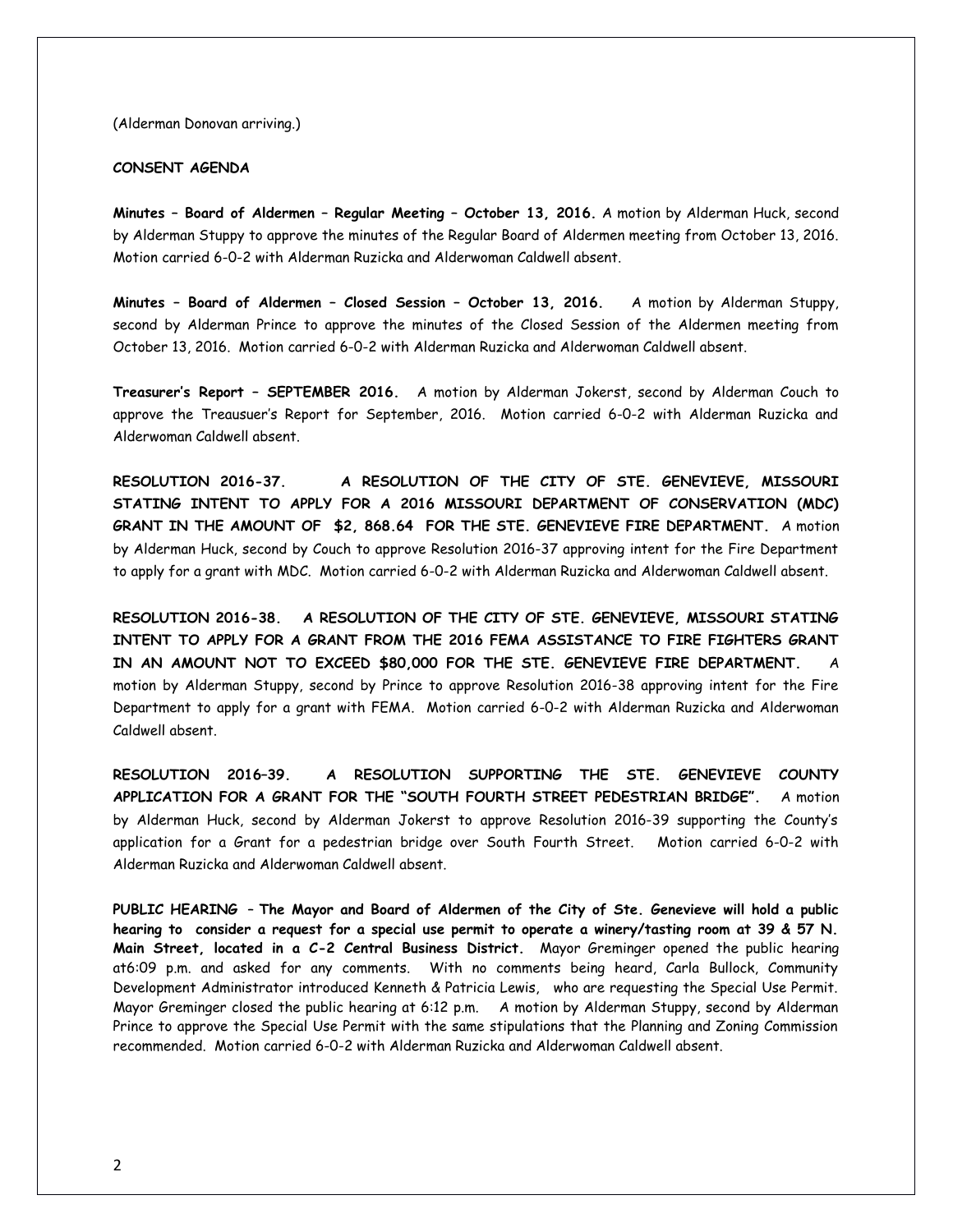#### **OLD BUSINESS.**

**BILL NO. 4132. AN ORDINANCE AMENDING THE CITY OF STE. GENEVIEVE CODE OF ORDINANCES CHAPTER 205: ANIMALS; SECTION 205.010 DEFINITIONS; SECTION 205.085 DANGEROUS ANIMALS AND SECTION 205.130 REDEMPTION-ADOPTION AS SET FORTH BELOW.** 2<sup>nd</sup> READING. A motion by Alderman Jokerst, second by Alderman Prince, Bill No. 4132 was placed on its second and final reading, read by title only, considered and passed by a roll call vote as follows: Ayes: Alderman Joe Prince, Alderman Richard Huck, Alderman Bob Donovan, Alderman Mike Jokerst, Alderman Tom Couch, and Alderman Donald Stuppy. Nays: None Absent: Alderwoman Beth Caldwell and Alderman Randy Ruzicka. Motion carried 6-0-2. Thereupon Bill No. 4132 was declared Ordinance No. 4068 signed by the Mayor and attested by the City Clerk.

#### **NEW BUSINESS.**

**BILL NO. 4133. AN ORDINANCE CALLING FOR THE GENERAL ELECTION OF OFFICERS OF THE CITY OF STE. GENEVIEVE, MISSOURI TO BE HELD APRIL 4, 2017 AND PROVIDING NOTICE TO THE GENERAL PUBLIC. 1st READING.** A motion by Alderman Prince, second by Alderman Stuppy, Bill No. 4133 was placed on its first reading, read by title only, considered and passed with an 6-0-2 vote of the Board of Aldermen with Alderman Ruzicka and Alderwoman Caldwell absent.

**BILL NO. 4134. AN ORDINANCE APPROVING A BID PROPOSAL FROM WM. NOBBE & COMPANY. STE. GENEVIEVE, MISSOURI, FOR THE PURCHASE OF THREE (3) SNOW PLOWS AND ONE (1) SPREADER IN AN AMOUNT NOT TO EXCEED \$27,100.00 FOR THE STE. GENEVIEVE STREET DEPARTMENT. 1st READING.** A motion by Alderman Prince, second by Alderman Couch, Bill No. 4134 was placed on its first reading, read by title only, considered and passed with a 6-0-2 vote of the Board of Aldermen with Alderwoman Caldwell and Alderman Ruzicka absent. A motion by Alderman Jokerst, second by Alderman Prince to proceed with the second and final reading of Bill No. 4134. Motion carried 6-0-2 with Alderman Ruzicka and Alderwoman Caldwell absent. A motion by Alderman Prince, second by Alderman Stuppy, Bill No. 4134 was placed on its second and final reading, read by title only, considered and passed by a roll call vote as follows: Ayes: Alderman Joe Prince, Alderman Tom Couch, Alderman Richard Huck, Alderman Bob Donovan, Alderman Mike Jokerst and Alderman Donald Stuppy. Nays: None Absent: Alderman Randy Ruzicka and Alderwoman Beth Caldwell Motion carried 6-0-2. Thereupon Bill No. 4134 was declared Ordinance No. 4069 signed by the Mayor and attested by the City Clerk.

## **OTHER BUSINESS.**

Joe & Mary Clare Rozier are appealing the decision of the Ste. Genevieve Heritage Commission to replace the existing six (6) casement windows with vinyl siding windows at 282 Market Street. At this time Carla Bullock, Community Development Administrator addressed the Mayor and Board concerning the appeal and entered into evidence all the information that was presented to the Board of Aldermen in their packets. After a brief discussion and comments from Mr. Rozier, A motion by Alderman Couch, second by Alderman Prince to approve Mr. Rozier's appeal and allow the replacement of six (6) wood casement windows with six (6) vinyl windows on the property located at 282 Market Street. Motion carried 6-0-2 with Alderman Ruzicka and Alderwoman Caldwell absent.